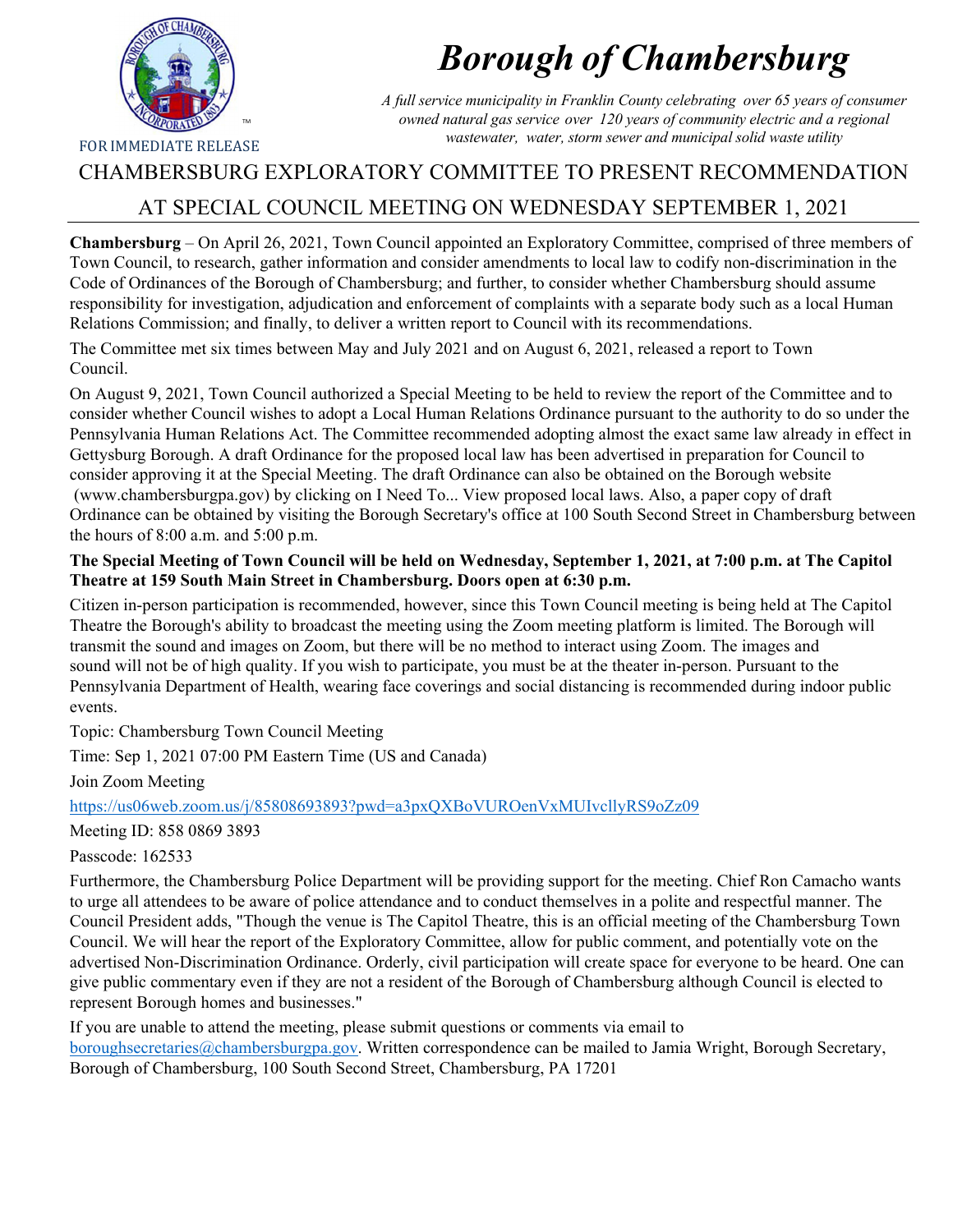# CHAMBERSBURG EXPLORATORY COMMITTEE REPORT & RECOMMENDATION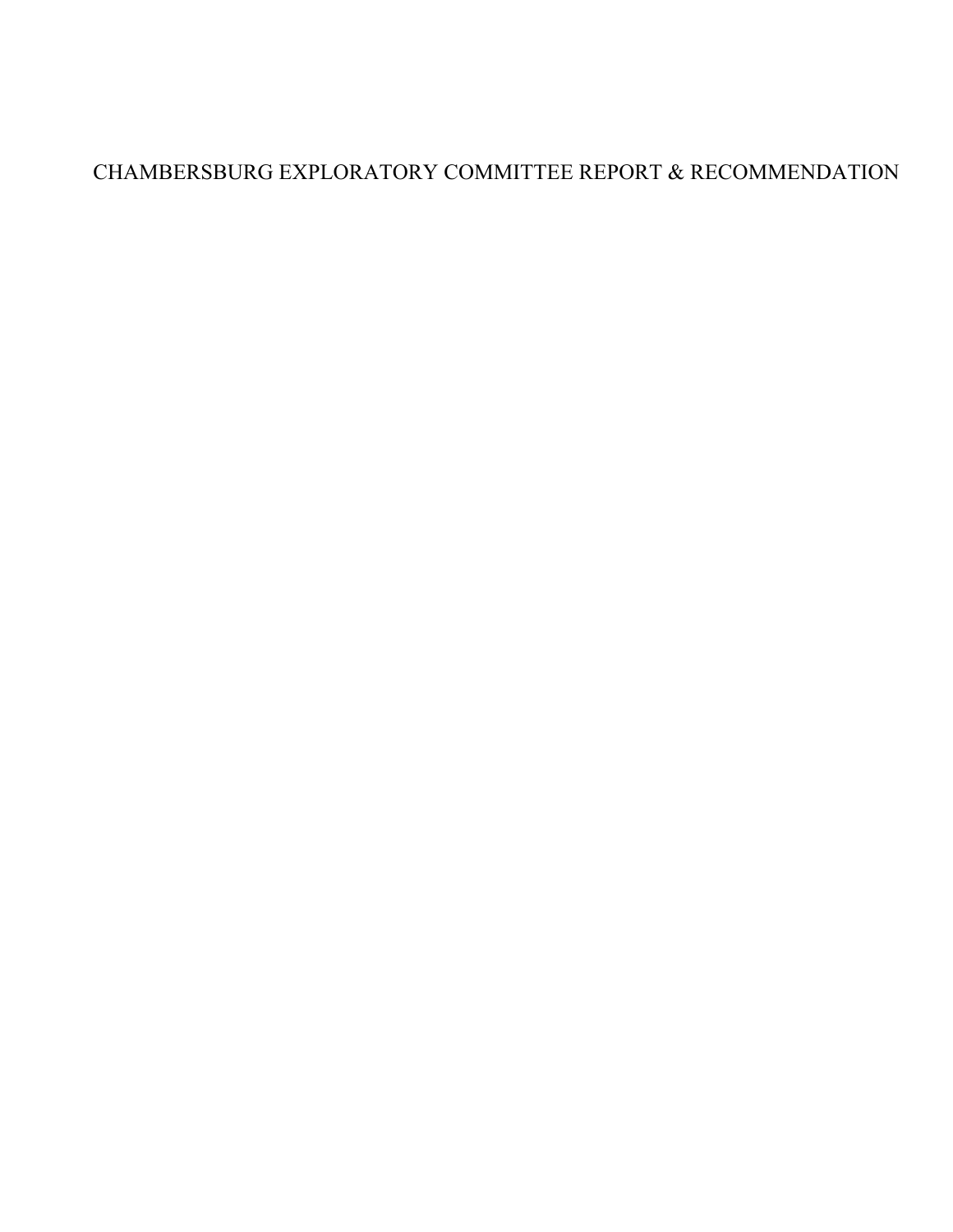## **Exploratory Committee report to Chambersburg Borough Council:**

Mission: Council members Kathy Leedy, Mike Herbert and Heath Talhelm were appointed by Council in late April 2021 to research, gather information and consider amendment(s) to local law to codify non-discrimination in the Code of Ordinances, and further, to consider whether Chambersburg should assume responsibility for investigation, adjudication and enforcement of complaints with a separate body such as a local human relations commission, and finally, to deliver a written report to Council with its recommendations. This is a summary of the Committee's findings and its recommendations.

Historical background: Pennsylvania in 1975 was the first state in the union to protect government workers from discrimination based on sexual orientation. Today Pennsylvania is the only state in the Northeast that does not have explicit statewide LGBTQ non-discrimination protections by law. New York and the New England states north of it, as well as Maryland and Virginia, have 100 percent legal protection for their LGBTQ population. The Fairness Act has been introduced year after year for decades in Harrisburg, but it has never actually been voted upon by the entire Pennsylvania Legislature. The proposed Fairness Act would add sexual orientation and gender identity to the protected classes in state law.

Current state law: The Pennsylvania Human Relations Commission has jurisdiction to investigate alleged acts of discrimination on the basis of race, color, sex, age (over 40), ancestry, national origin, religious creed, having a GED rather than a high school diploma, handicap or disability, or the use of a guide or support animal for disability, or relationship to a person with a disability. In August 2018, the PHRC issued guidance, saying it would interpret sex discrimination to include, among other things, sexual orientation and gender identity. However, these guidelines do not have the effect of statutes or regulations. None of the expanded protections has been codified and could go away.

The issue: Because Pennsylvania law does not explicitly and clearly include these protections, Chambersburg Borough Council has been asked to consider passing a non-discrimination ordinance (NDO). Local members of the LGBTQ community say they do not want special treatment – they want to be treated equally and for Borough Council to represent everyone in the Borough. Members of the LGBTQ community – and their supporters – presented Council with a petition signed by more than 350 people. A local ordinance would make it illegal to discriminate in housing, employment and public accommodation (including stores, restaurants, theaters, hotels).

Residents who oppose the adoption of a non-discrimination ordinance in Chambersburg are concerned about the unintended consequences of expanding non-discrimination protections to LGBTQ citizens and possibly eroding protections for others. They warn of potential legal challenges and the financial cost of such challenges, the impact on businesses and the fairness of a local human relations commission. They question the need for such an ordinance.

**Recommendation:** The Exploratory Committee recommends that Chambersburg Borough Council adopt a nondiscrimination ordinance that includes all of the statewide protections that began with the Pennsylvania Human Relations Act of 1955, and that Borough Council add protections as detailed in the August 2018 PHRC-issued guidance. In our view, it is not an extreme position to have an ordinance that requires residents, businesses and organizations to treat everyone in the community equally in matters of housing, employment and public accommodation. State law already requires non-discrimination for the protected classes in the Pa. Human Relations Act, including race. About a third of Chambersburg's residents are non-white. In addition, the Borough of Chambersburg already has a policy that requires employees, elected officials, volunteers and those who do business with the Borough not to discriminate against the state law's protected classes as well as the LGBTQ community. An NDO would extend those protections to the entire community, including LGBTQ individuals. An NDO is warranted, in the Committee's opinion, because of the gap in protections in state law, as well as discussions at previous Borough Council meetings, the information provided to the Exploratory Committee, additional research and feedback from others. The Exploratory Committee recommends that Chambersburg adopt Gettysburg's non-discrimination ordinance.

 $\sim$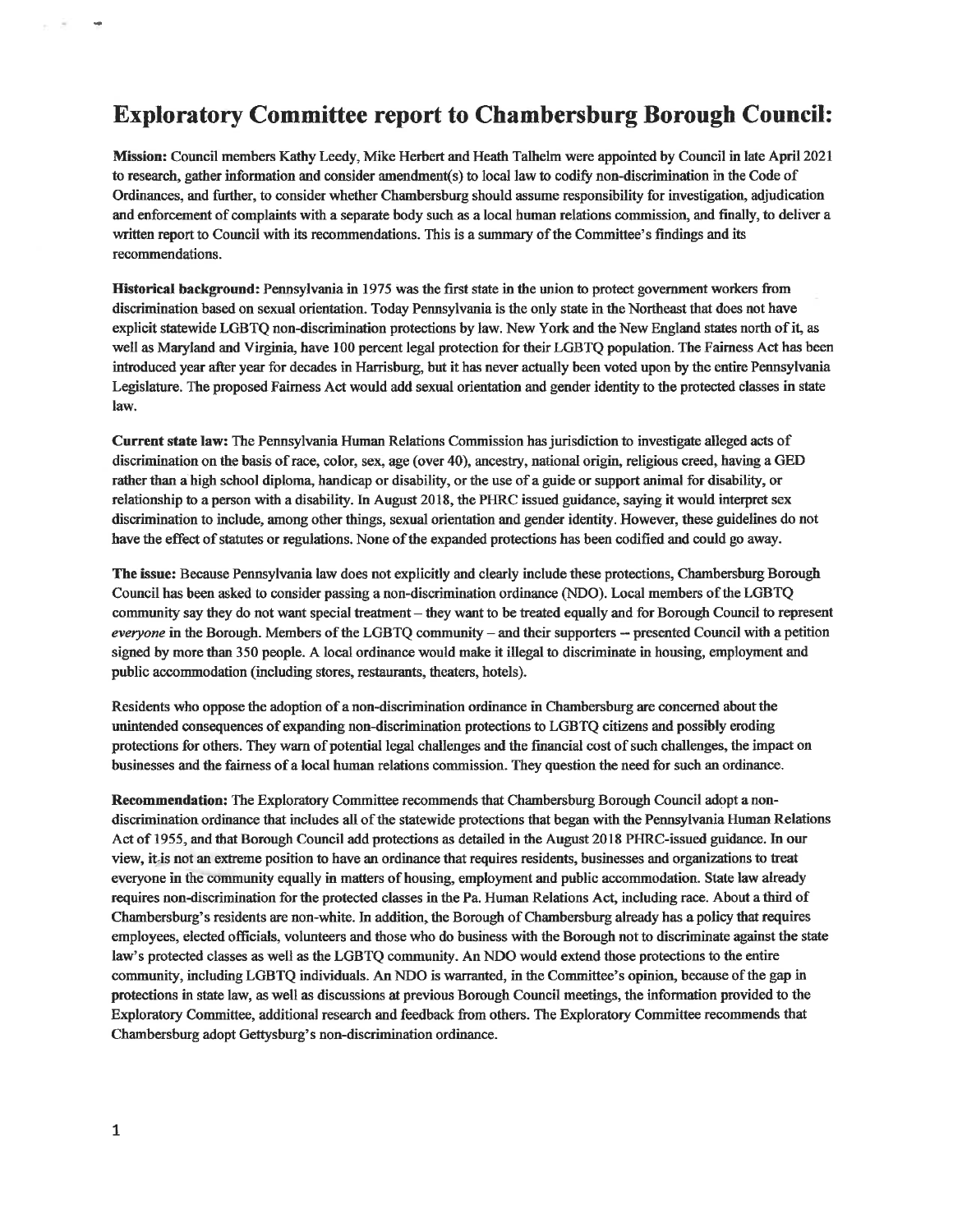Similar efforts: Chambersburg would not be alone if it adopts an NDO. Pennsylvania has the most local LGBTQinclusive non-discrimination ordinances (69) of any state in the nation and 35 percent of its population is now covered by such ordinances. Forty-one PA municipalities that have adopted NDOs have a smaller population than Chambersburg. Huntingdon, in December 2019, became the first rural, small town community in Pennsylvania to adopt an LGBTQinclusive non-discrimination ordinance. It was followed in 2020 by Shippensburg, Bloomsburg and Gettysburg. Officials from Carlisle and Gettysburg spoke favorably about their non-discrimination ordinances when they met with the Exploratory Committee, and they said no businesses left their communities because of them.

The process: Pennsylvania allows municipalities to adopt non-discrimination ordinances which may include protected classes not specified under state law, as Commonwealth Court confirmed in the Hartman v. Allentown case of 2005. The Borough Code, Section 1202(5) permits municipalities "to make regulations as may be necessary for the health, safety, morals, general welfare, cleanliness and beauty, convenience, comfort and safety" of the borough. These are sometimes referred to as police powers and if Chambersburg adopts an NDO, it is recommended that it do so under this authority.

If someone files a discrimination complaint, the complainant would be encouraged to dual file with the Pennsylvania Human Relations Commission at the same time. The case would first go to non-binding mediation, where a local Human Relations Commission of trained volunteers would hear from both sides. The Pennsylvania Human Relations Act specifically authorizes municipalities to establish human relations commissions with powers and duties similar to the state PHRC. These local commissions could include pastors, counselors, attorneys etc. If the local Commission is unable to resolve the matter, the state PHRC continues the case at no cost to the complainant or Borough. If the PHRC is unable to adjudicate the complaint, it would be dismissed. The complainant has the option of taking the case to court, if done within 180 days, with a borough ordinance clearly including LGBTQ individuals as among those protected (in addition to the other protected classes in state law).

The PHRC offers training for Human Relations Commission members at no charge. Other communities that have adopted NDOs report that there is little cost beyond the cost of preparing and advertising the ordinance, and the PHRC has offered to help the Borough draft an ordinance at no charge. The PHRC confirmed there is little cost. Only a small portion of local Human Relations Commissions have dedicated staff and they are in large cities: Philadelphia, Pittsburgh, Allentown, York, Reading, Erie and Allegheny counties.

Legal outlook: The Exploratory Committee recommends that religious and other exemptions that are included in the Pa. Human Relations Act be incorporated into our ordinance, if council approves a NDO. None of the 69 communities with local ordinances in PA has experienced legal challenges (other than the Allentown case). None of the 69 has rescinded ordinances once passed. The federal judiciary has issued a string of rulings expanding LGBTQ rights and banning employment discrimination on the basis of sexual identity in recent years. A significant LGBTQ legal ruling by the U.S. Supreme Court, *Bostock v. Clayton County* (Ga.), in 2020 clarified employment protections in companies with 15 or more workers. The U.S. Education Department expanded its interpretation of federal sex protections in 2021 to include transgender and gay students. Discrimination will be treated as a violation of Title IX.

The U.S. Supreme Court in 2021 ruled, in Fulton v. City of Philadelphia, that non-discrimination policies must have neutral application and enforcement. Philadelphia's standard foster care contract included a clause that allowed for exceptions from non-discrimination requirements regarding sexual orientation at the City's discretion. The court ruled against the city as a result because its NDO had the potential to be unevenly enforced.

According to the PHRC's senior attorney, Carl Summerson, the Allentown case makes it clear the Borough has the authority to adopt a non-discrimination ordinance. Summerson, a senior attorney with 37 years of experience, has volunteered to help the Borough write its ordinance. If the state continues a case after mediation efforts fail, any legal exposure would be at the state level, he said.

 $\alpha$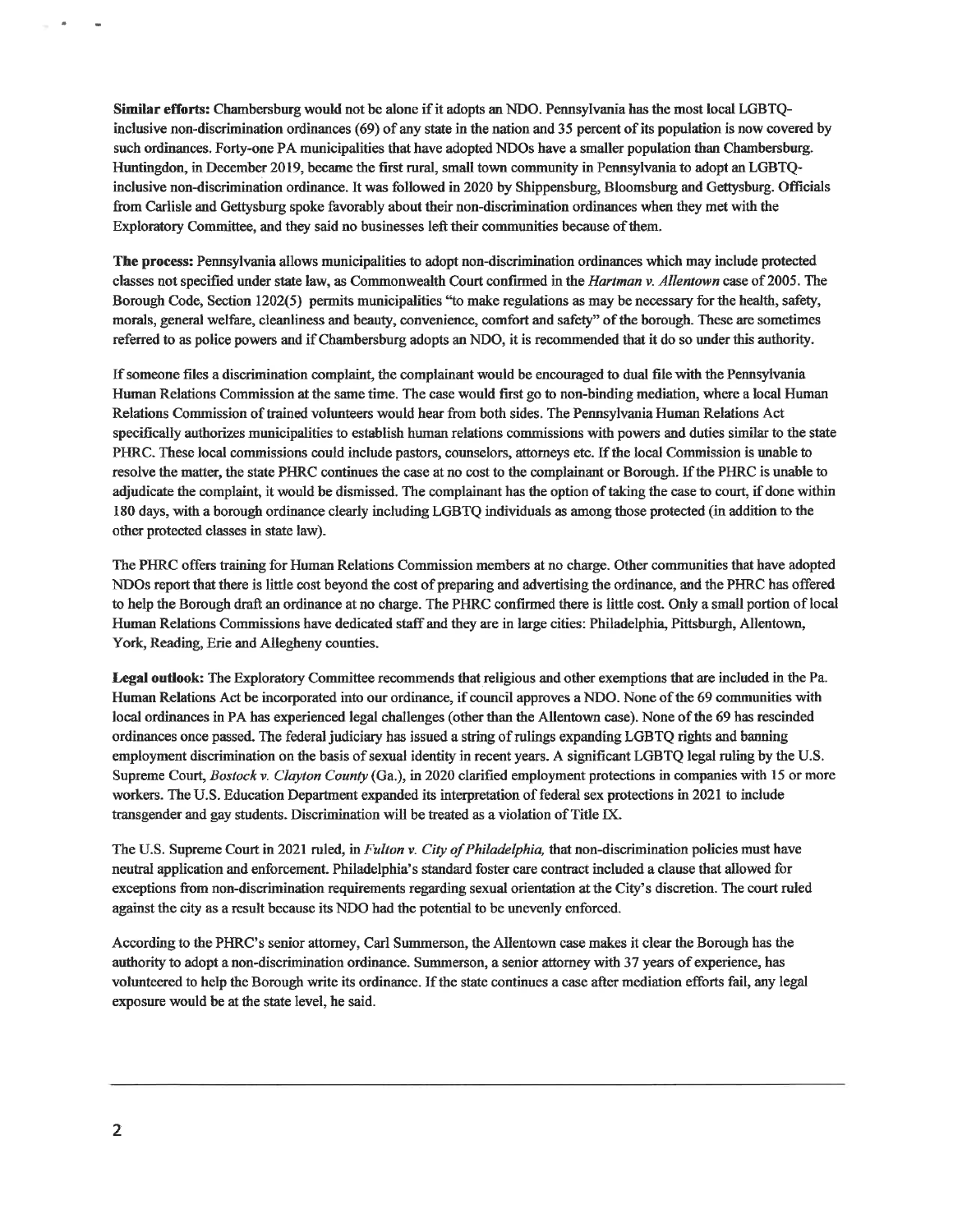#### **Exploratory Committee meeting summaries:**

 $\hat{\mathbf{a}}$ 

May 11, 2021: Committee members discussed the purpose of the committee and its assignment. Information was shared with the committee, including similar ordinances from Carlisle, Gettysburg and Shippensburg, as well as links to Web sites. (At each committee meeting, members received copies of all e-mails and correspondence submitted to exploratorycommittee@chambersburgpa.gov. Also at each meeting, viewers on Zoom were encouraged to submit questions and concerns to that e-mail address.) About 50 people viewed this meeting via Zoom on this night.

May 26, 2021: Jeffrey Stonehill, Chambersburg Borough manager, and Tyler Beaston, of Salzmann Hughes, the Borough's legal counsel, provided an overview of state law and explained that municipalities are permitted to adopt and enforce local non-discrimination ordinances. Nearly 40 people viewed this meeting via Zoom on this night.

June 16, 2021: Charles R. Gable, Gettysburg Borough manager, and Sean Shultz, Carlisle deputy mayor, discussed their community's non-discrimination ordinances. Carl H. Summerson, senior attorney, Pa. Human Relations Commission hearing examiner, discussed the work of the PHRC. About 35 people watched the meeting.

June 30, 2021: Mike Ross, president, Franklin County Area Development Corp., and Stephen Christian, president of the Greater Chambersburg Chamber of Commerce and executive director of Chambersburg Area Development Corp., voiced concerns about more regulation of local businesses. Jeremy Samek, senior counsel with Pennsylvania Family Institute and the Independence Law Center, and Randell Wenger, chief counsel of the Independence Law Center, explained why they oppose the adoption of an NDO. Nearly 40 people viewed the meeting via Zoom.

July 21, 2021: Dr. Wesley Fugate, president of Wilson College, voiced support of a local ordinance. He discussed recruiting challenges and some of his own experiences as a gay man, as well as the experiences of others at Wilson in the local LGBTQ community; Megan Shreve, CEO of South-Central Community Action Programs (SCCAP), and Drs. Robert and Nicole Hewitt, educators and facilitators, discussed focus groups with people of color that were conducted as part of the Borough's comprehensive plan outreach (Focus groups met in March before an Exploratory Committee was formed). While the focus groups did not meet to discuss racial issues, the topic kept surfacing with the 27 participants voicing concerns about racial discrimination, limited opportunities for job advancement, disparate treatment by police and inequity in schools and housing. Scott Bowerman, pastor of Central Presbyterian Church and co-founder of a local Racial Reconciliation group, spoke in favor of the ordinance. About 35 people viewed the meeting via Zoom.

July 28, 2021: Jason Landau Goodman, special policy adviser on local non-discrimination efforts and former executive director of the PA Youth Congress, and Preston Heldibridle, executive director of the PA Youth Congress, spoke in favor of the ordinance. Jack Jones, president and CEO of BOPIC (Building Our Pride in Chambersburg) Inc. and manager of the Elm Street program, presented results from several local focus groups which included people of color, Hispanic and Haitian community members and professionals. These were conducted as part of the comprehensive plan outreach. (Focus groups met in March and April before an Exploratory Committee was formed. In all, there were 19 focus groups that participated in comprehensive plan outreach efforts.) Mr. Jones said there is a need for a local NDO. Adam Meredith, lead pastor of Antrim Brethren in Christ Church, spoke against the adoption of an NDO. About 150 people attended via Zoom.

Prior to each Exploratory Committee meeting, the Borough of Chambersburg sent news releases about the guests, time and place and how to view the meeting by Zoom. News releases were sent to about 24 media outlets and about 1,500 residents who opted to receive information from the Borough. In addition to the attendance by Zoom, links to the recordings of the meetings were provided to those who requested such access. The Exploratory Committee received about 200 e-mails, both for and against the adoption of a non-discrimination ordinance.

The Exploratory Committee reached out to the Pa. State Association of Boroughs for its input, but the PSAB recommended that Council rely on its own legal counsel. It also extended invitations to the Pa. Municipal League and the city of Butler, which considered adopting an NDO before tabling it. Both did not respond. The Chambersburg Council of Churches is being reorganized at this time and declined an invitation.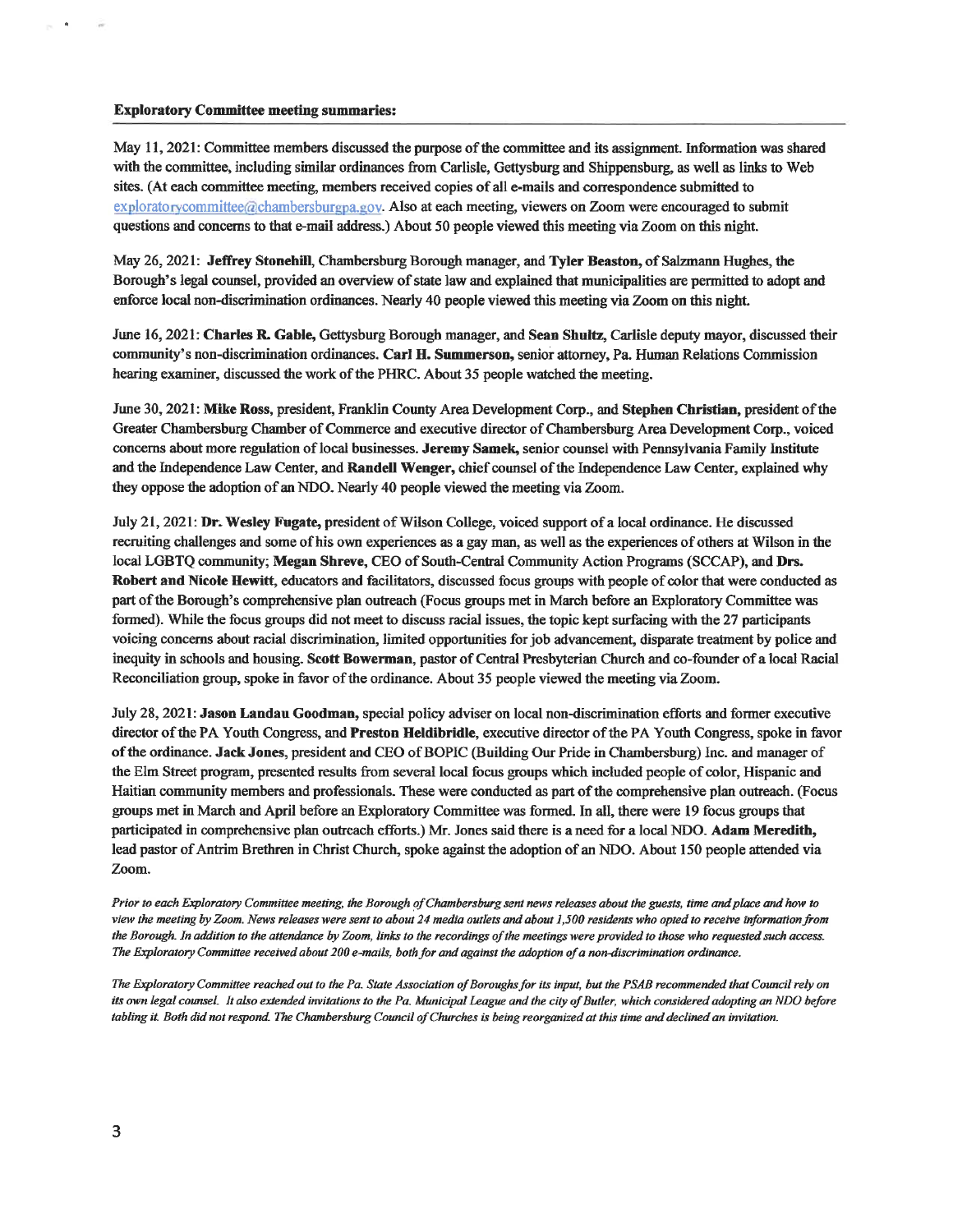# PROPOSED CHAMBERSBURG NON-DISCRIMINATION ORDINANCE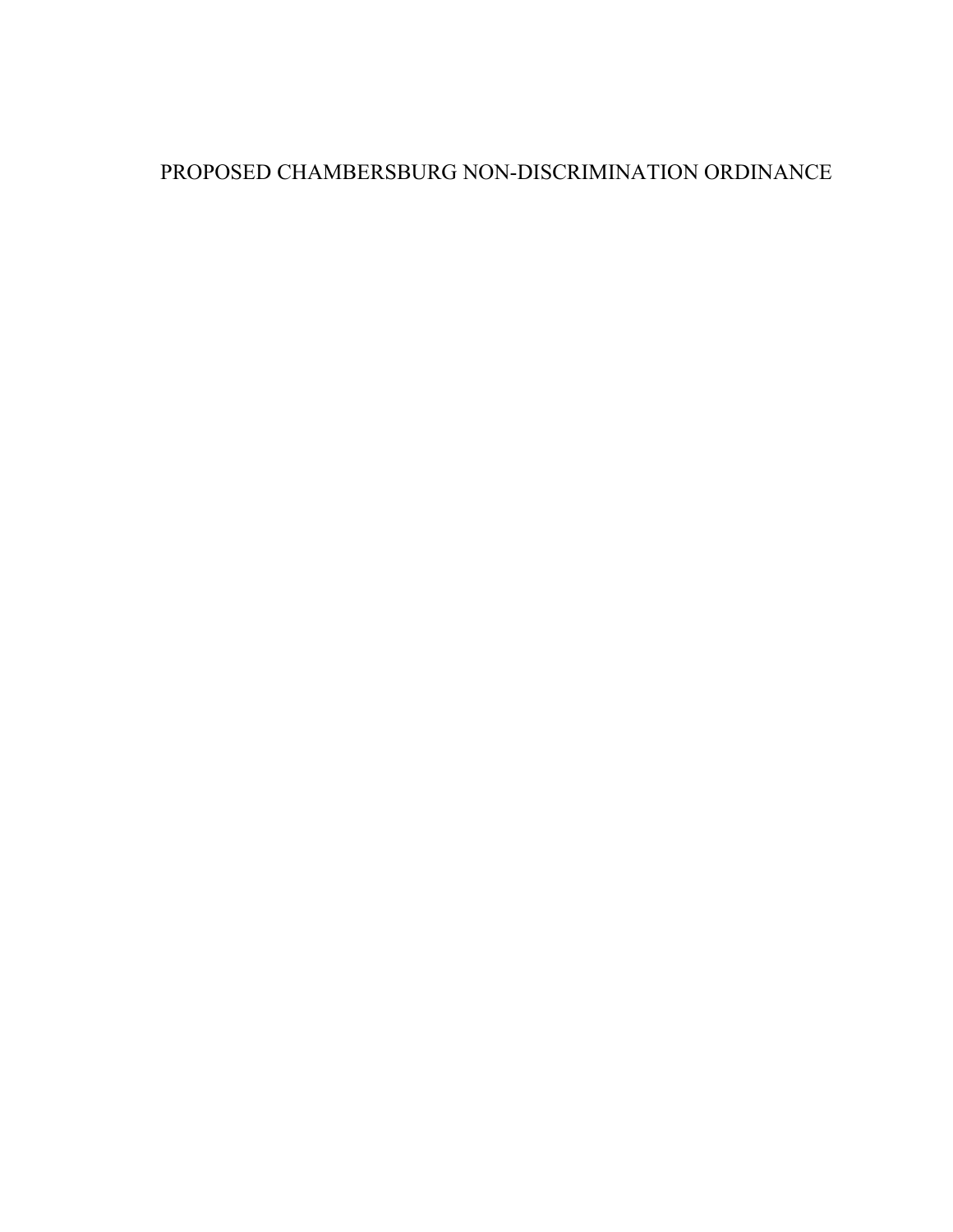#### **ORDINANCE NO.**

**AN ORDINANCE OF THE BOROUGH OF CHAMBERSBURG, FRANKLIN COUNTY, PENNSYLVANIA, PROHIBITING DISCRIMINATION IN EMPLOYMENT, PUBLIC ACCOMMODATION, HOUSING AND COMMERCIAL PROPERTY; ESTABLISHING THE CHAMBERSBURG BOROUGH LOCAL HUMAN RELATIONS COMMISSION, ESTABLISHING PROCEDURES FOR FILING COMPLAINTS WITH THE BOROUGH HUMAN RELATIONS COMMISSION, AND PROVIDING A MEDIATION PROCESS FOR FILED COMPLAINTS.** 

**NONDISCRIMINATION AND LOCAL HUMAN RELATIONS COMMISSION SECTION 1. PREAMBLE.**

**WHEREAS,** the equality of all individuals is a basic tenet of the Constitution of the United States; and

**WHEREAS,** the population of the Borough of Chambersburg is reflective of the general population of the United States of America, and consists of people possessing a number of different personal characteristics regarding their race, color, sex, religion, religious creed or belief, ancestry, national origin, familial status, marital status, age, veteran status, mental or physical disability or handicap or the use of service or assistance animals or the handler or trainer of such service animals; and

**WHEREAS,** the direct negative and secondary effects of discriminatory practices involving the personal characteristics set forth herein in matters of employment, public accommodation, housing and commercial property in this country are well known and have been extensively studied and demonstrated; and

**WHEREAS,** the practice or policy of discrimination against such individuals or groups is a matter of public concern that threatens the rights and privileges of the residents, guests and employees, who respectively live, visit or work in the Borough of Chambersburg; and

**WHEREAS,** the Town Council of the Borough of Chambersburg desires to establish and adopt an official policy of nondiscrimination within the Borough in all matters involving employment, public accommodation, housing and commercial property; and

**WHEREAS,** the Pennsylvania Human Relations Act, at 43 P.S. 962.1, authorizes the legislative body of a political subdivision to establish a local human relations commission with certain powers similar to those of the Pennsylvania Human Relations Commission; and

**WHEREAS,** the Town Council of the Borough of Chambersburg recognizes the Pennsylvania Human Relations Commission Guidance on Discrimination on the Basis of Sex under the Pennsylvania Human Relations Act as an important interpretative resource; and

**WHEREAS,** the Town Council of the Borough of Chambersburg desires to establish a local human relations commission pursuant to the authority set forth in 43 P.S. §962.1 of the Pennsylvania Human Relations Act.

**BE IT ENACTED AND ORDAINED** by the Town Council of the Borough of Chambersburg, Franklin County, Pennsylvania, by virtue of the power and authority vested in said Borough Council, as follows: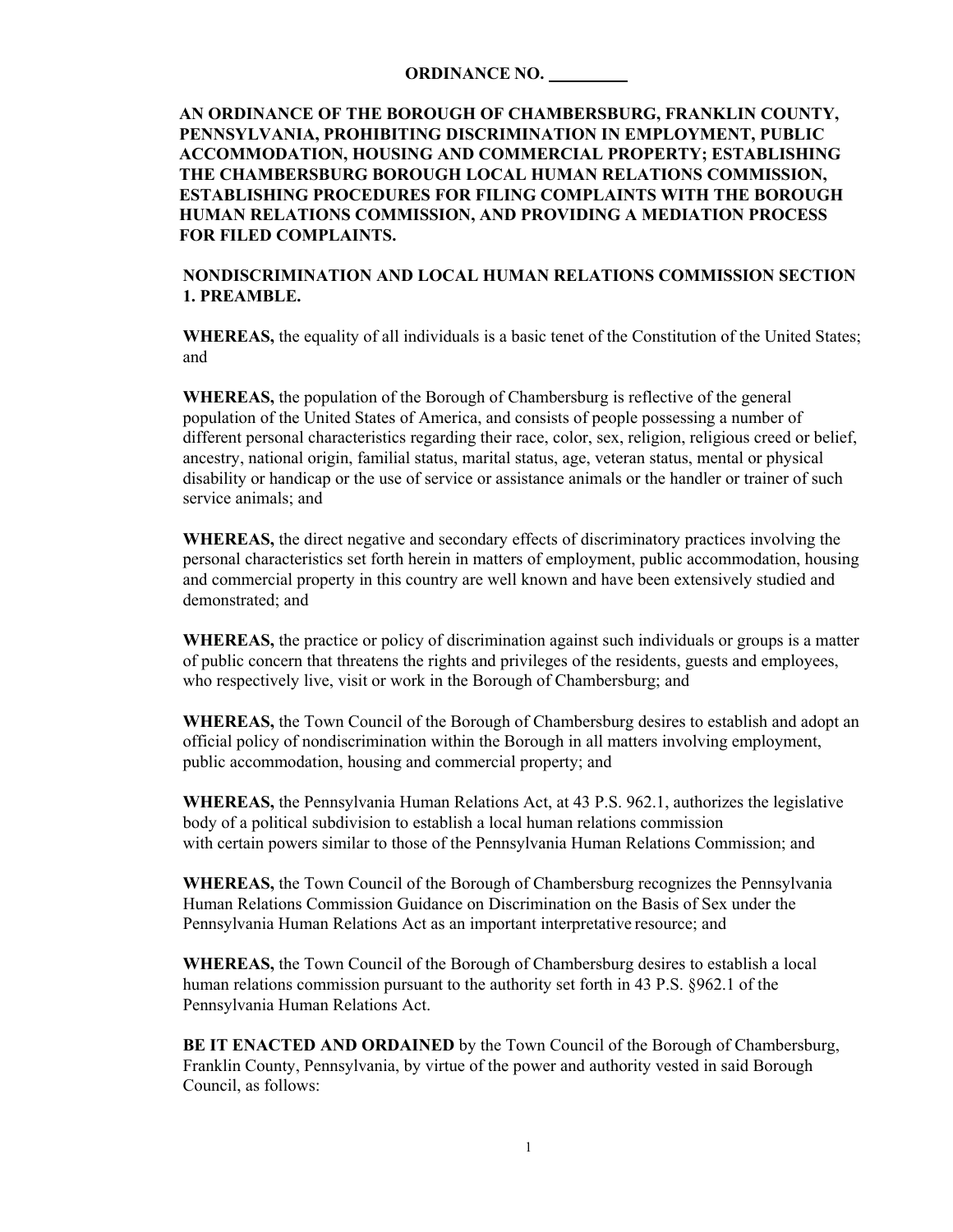#### **SECTION 2. SHORT TITLE.**

This Ordinance may be cited as the "Borough of Chambersburg Nondiscrimination and Local Human Relations Commission Ordinance."

#### **SECTION 3. PURPOSE; DECLARATION OF POLICY.**

- A. The Borough of Chambersburg finds that it is of high public importance to adopt appropriate legislation to ensure that all persons, regardless of race, color, sex, religion, religious creed or belief, ancestry, national origin, familial status, marital status, age (except in public accommodations), veteran status, mental or physical disability or handicap or the use of service or assistance animals or the handler or trainer of such service animals, enjoy the full benefits of citizenship and are afforded equal opportunities for employment, public accommodation, housing and commercial property.
- B. The Town Council of the Borough of Chambersburg hereby declares it to be the public policy of the Borough of Chambersburg to foster equality and equal opportunity for all citizens, regardless of race, color, sex, religion, religious creed or belief, ancestry, national origin, familial status, marital status, age (except in public accommodations), veteran status, mental or physical disability or handicap or the use of service or assistance animals or the handler or trainer or such service animals, in all matters affecting employment, public accommodation, housing and commercial property, and to safeguard the right of all persons to remain free from discrimination or discriminatory practices in any of the foregoing aspects of their lives.
- C. It is the express purpose and intent of this Ordinance that all persons be treated fairly and equally and that all persons within the Borough of Chambersburg be guaranteed fair and equal treatment under law.
- D. This Ordinance shall be deemed an exercise of the police power of the Borough of Chambersburg, as provided under the Borough Code, for the protection of the public safety, welfare, health and peace of the community of the Borough of Chambersburg.

#### **SECTION 4. DEFINITIONS.**

A. The following words and phrases when used in this Chapter shall have the meanings given to them in this section.

**ACT –** The Pennsylvania Human Relations Act, Act of 1955, P.L. 744, No. 222, 43 P.S. § 951 et seq., as amended.

**BOROUGH** - The Borough of Chambersburg, County of Franklin, Pennsylvania.

**BOROUGH OFFICE** – The municipal office building of the Borough of Chambersburg located at 100 South Main Street, Chambersburg, Pennsylvania 17201.

**COMMISSION –** The Chambersburg Borough Human Relations Commission as established by this Ordinance pursuant to 43 P.S. § 962.1 of the Pennsylvania Human Relations Act.

**COMPLAINANT(S) –** Any person or persons filing a complaint alleging discriminatory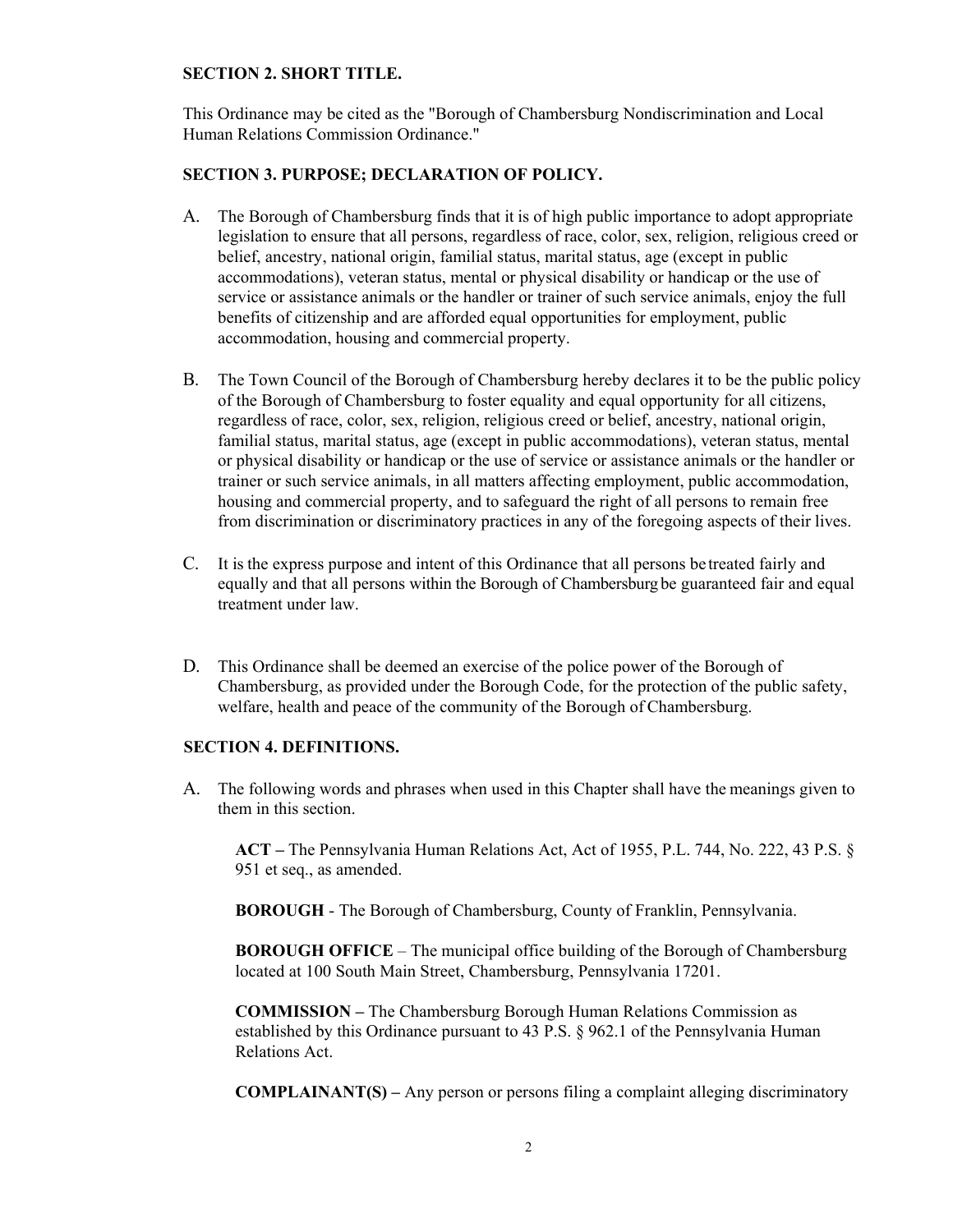acts committed in violation of this Ordinance.

**DISCRIMINATION**: Any discriminatory act or acts taken within the Borough of Chambersburg by any person, employer, employment agency, labor organization or public accommodation on the basis of race, color, sex, religion, religious creed or belief, ancestry, national origin, familial status, marital status, age, veteran status, mental or physical disability or handicap or the use of service or assistance animals or the handler or trainer of such service animals.

**DISCRIMINATORY ACTS**: Including, but not limited to, all acts set forth in the Human Relations Act, at 42 P.S. § 955, as unlawful discriminatory practices.

**EMPLOYER**: Any person, as defined in this section, including the Borough of Chambersburg, its departments, boards and commissions, and any other government agency or school district within its jurisdiction, employing four or more employees. **FAIR HOUSING ACT –** The Fair Housing Act, P.L. 90-284, 42 U.S.C. § 3601 et seq., as amended.

**GUIDANCE –** The Pennsylvania Human Relations Commission Guidance on Discrimination on the Basis of Sex under the Pennsylvania Human Relations Act, issued on August 2, 2018, and any subsequent amendments thereto.

**PERSON** – One or more individuals, partnerships, associations, organizations, corporations, limited liability entities, or similar business entities including the Borough, its departments, authorities, boards and commissions, and other for- profit and nonprofit organizations.

**PUBLIC ACCOMMODATION** - Any accommodation including, but not limited to those set forth in the Pennsylvania Human Relations Act, at 43 P.S. § 954, which is open to, accepts or solicits the patronage of the general public or offers goods or services to the general public, but shall not include accommodations which are in their nature distinctly private.

**RESPONDENT(S) –** Any person or persons alleged to have committed discriminatory acts in violation of this Ordinance.

**SEX –** May refer to sex assigned at birth, sexual orientation, gender identity, gender expression, gender transition and/or transgender, defined as follows:

- (a) Sex assigned at birth The assignment and classification of individuals at birth, including but not limited to male, female, intersex and the related physical differences between the sexes, such as pregnancy;
- (b) Sexual Orientation An inherent or immutable enduring emotional, romantic or sexual attraction to other people, including but not limited to heterosexual, homosexual and bisexual;
- (c) Gender Identity One's innermost concept of self as male, female, a blend of both or neither. How individuals perceive themselves and what they call themselves. One's gender identity can be the same or different from their sex assigned at birth.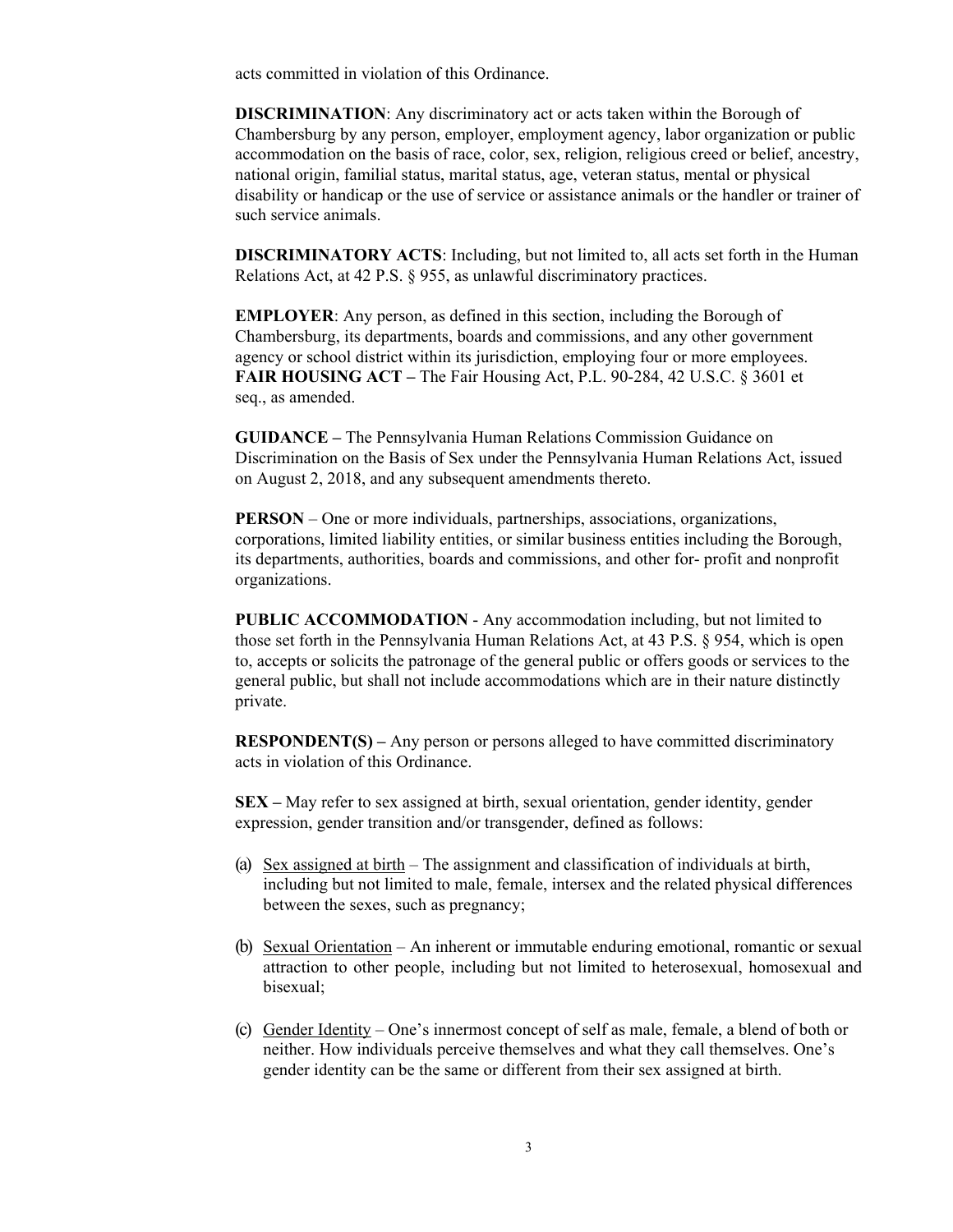- (d) Gender Expression External appearance of one's general identity, usually expressed through behavior, clothing, haircut or voice, which may or may not conform to socially defined behaviors and characteristics typically associated with being either masculine or feminine.
- (e) Gender transition The process by which some people strive to more closely align their internal knowledge of gender with its outward appearance. Some people socially transition, whereby they might begin dressing, using names and pronouns and/or be socially recognized as another gender. Others undergo physical transitions in which they modify their bodies through medical interventions and procedures.
- (f) Transgender An umbrella term for people whose gender identity and/or expression is different from cultural expectations based on the sex they were assigned at birth. Being transgender does not imply any specific sexual orientation.

**TOWN COUNCIL** - The Town Council of the Borough of Chambersburg, Franklin County, Pennsylvania.

B. Any terms not expressly defined herein shall be construed in accordance with the Pennsylvania Human Relations Act and consistent with the Guidance issued by the Pennsylvania Human Relations Commission.

#### **SECTION 5. UNLAWFUL PRACTICES/PROHIBITED ACTS.**

- A. Discrimination in employment, public accommodations, housing and commercial property, within the Borough of Chambersburg, is prohibited under this Ordinance.
- B. For any individual to retaliate against any individual because such individual has opposed any practice forbidden by this Ordinance, or because such individual has made a charge, testified or assisted in any manner in any investigation or proceeding under this Ordinance is prohibited.
- C. For any individual to aide, abet, incite, compel, or coerce the doing of any act declared by this Ordinance to be an unlawful practice, or obstructing or preventing any person from complying with the provisions of this Ordinance is prohibited.

## **SECTION 6. EXCEPTIONS.**

- A. Nothing contained herein shall apply to a religious corporation, association, educational institution or society, not supported in whole or in part by governmental appropriations, with respect to the employment of individuals of a particular religion to perform work directly connected to carrying on its religious activities.
- B. Nothing contained herein shall bar any religious or denominational institution or organization, or any organization operated for charitable or educational purposes which is operated, supervised or controlled by or in connection with a religious organization, not supported in whole or in part by governmental appropriations, from limiting admission to or giving preference to persons of the same religion or denomination with regard to the occupancy, leasing, sale or purchase of any housing accommodation.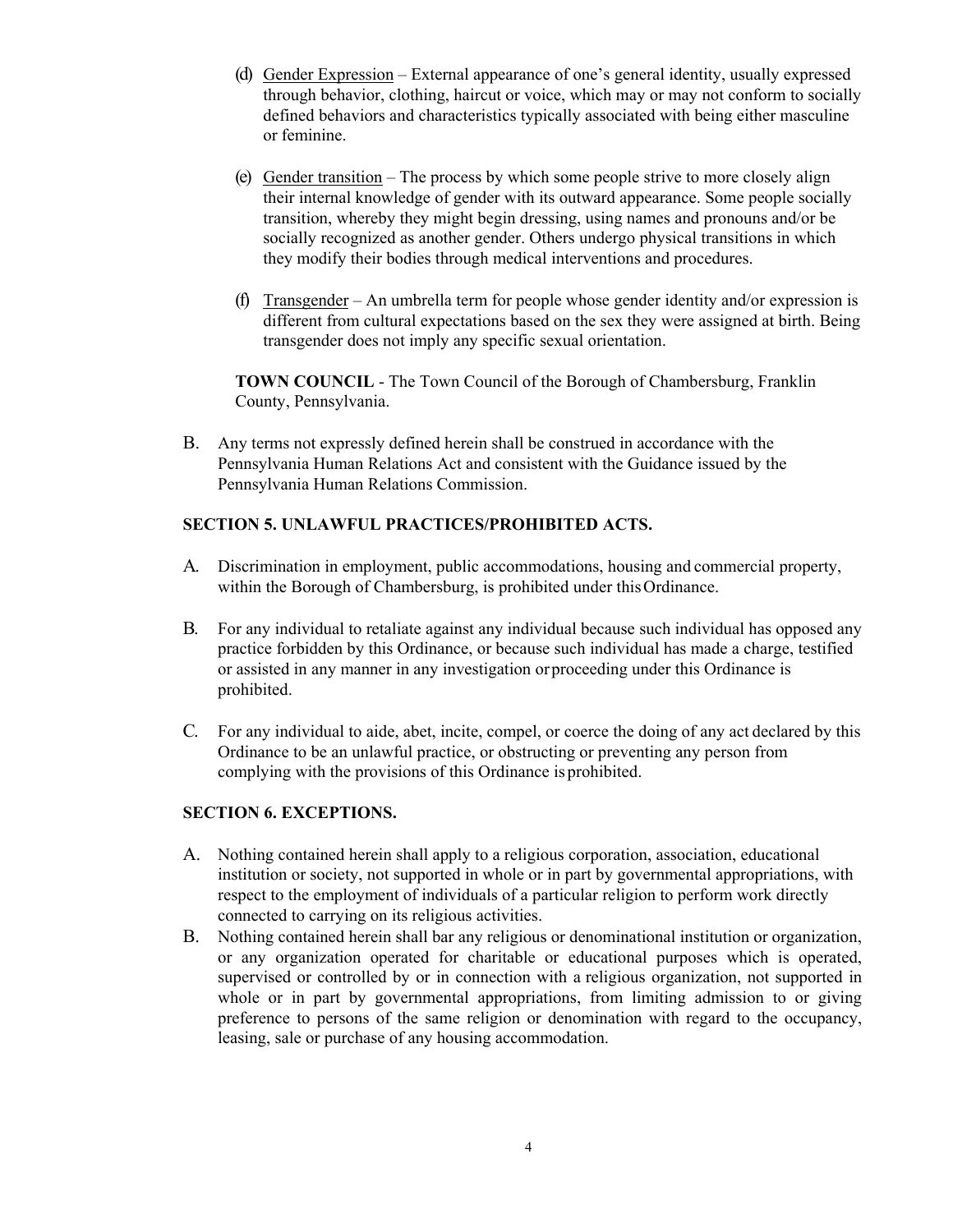#### **SECTION 7. ESTABLISHMENT OF LOCAL HUMAN RELATIONS COMMISSION.**

The Chambersburg Borough Human Relations Commission (hereinafter referred to as the "Commission") is hereby established pursuant to the authority set forth in 43 P.S. §962.1 of the Pennsylvania Human Relations Act.

- A. The Commission shall consist of five (5) members. The terms of office of the Commission members shall be five (5) years and the terms shall be so fixed that the term of office of one (1) member of the Commission shall expire each year, and members may succeed themselves. The membership of the Commission shall be appointed by resolution adopted by the Town Council. The Town Council may also appoint at least one, but no more than three individuals to serve as an alternate member or members of the Commission. The term of office of an alternate member shall be three (3) years. The Commission shall promptly notify the Town Council of any vacancies which occur in the membership of the Commission. Appointments by the Town Council to fill vacancies shall be only for the unexpired portion of the term of membership.
- B. Members or alternate members of the Commission must be either residents of the Borough or must be employed on a full-time basis within the Borough with their principal office or primary place of employment located within the Borough. The full membership of the Commission shall be comprised of at least three residents of the Borough. In making its appointments to the membership of the Commission, the Town Council may provide due consideration to an individual who is an attorney or who has a background of service within the legal community of the Borough and Franklin County; and may also provide due consideration to an individual from the Chambersburg area faith community. A member or alternate member of the Commission shall not hold another Borough office, either elected or appointed, and shall not be an employee of the Borough. Members or alternate members of the Commission may not hold office in any political party. Members or alternate members of the Commission shall serve without compensation, but may be reimbursed for expenses incurred in the performance of their duties.
- C. The Commission shall elect from its membership a chairperson who shall serve an annual term and, if elected, may serve successive terms as Chairperson. The Chairperson shall be responsible for setting Commission meetings, coordinating with the Borough regarding received complaints and answers, and generally ensuring that the duties of the Commission are fulfilled. The Chairperson may delegate responsibility for Commission duties to specific Commission members. The Chairperson shall report to the Town Council quarterly regarding the activities of the Commission.
- D. Members of the Commission shall, as soon after their appointment as practical, attend such training and education seminars or sessions as deemed necessary to acquaint themselves with the functioning of the Commission under this Ordinance, as well as the terms, conditions, and provisions of the Pennsylvania Human Relations Act, and the operation of the Pennsylvania Human Relations Commission. Such training and education shall be as directed by the Chairperson and may be performed in conjunction with the Pennsylvania Human Relations Commission or such other qualified trainer or educator in any such related fields to include that of mediation.
- E. The Commission shall have all authority and powers necessary to carry out the purposes of this Ordinance and the duties of the Commission hereunder, provided that such powers shall not exceed those exercised by the Pennsylvania Human Relations Commission under the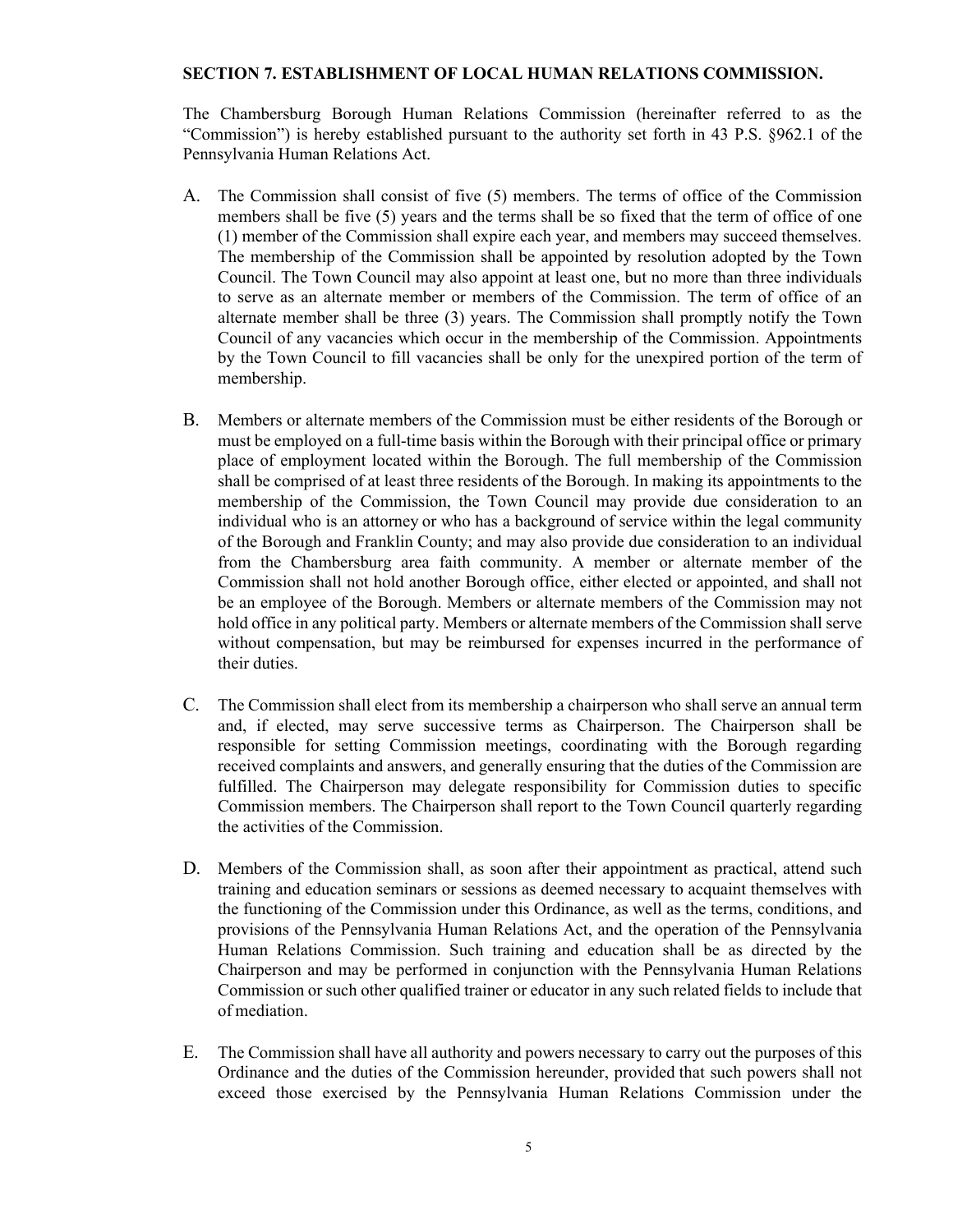Pennsylvania Human Relations Act.

F. The Commission shall operate within the scope of funds that may be allocated, on an annual basis, by the Town Council and shall not exceed the annual allocation in any year, except upon prior approval of the Town Council. In adopting this Ordinance, the Town Council hereby expresses its intention that the operation of the Commission shall be supported by volunteers and volunteer efforts and shall be as close to "zero cost" to the Borough as is reasonably feasible.

### **SECTION 8. PROCEDURES FOR FILING COMPLAINT.**

- A. Any person(s) claiming to be aggrieved (the "Complainant(s)") by discriminatory acts may make, sign and file a verified complaint alleging violations of this Ordinance, which shall include the following information:
	- 1) The name, phone number, and address of the Complainant(s);
	- 2) The name, phone number, and address of the person(s) alleged to have committed the discriminatory act or acts (the "Respondent(s)");
	- 3) The particulars of the facts, including pertinent dates and locations, constituting the alleged discriminatory act or acts;
	- 4) If applicable, the address and a description of any residential or commercial property or public accommodation that is involved; and
	- 5) Such other information as may be required by the Commission.
- B. Complaints shall be filed in person at the Borough Office or by mailing such complaints to the Borough Office.
	- 1) All complaints must be received by the Borough Office within one-hundredeighty (180) days of the alleged discriminatory act or acts in order to be considered timely. The time limits for filing a complaint or other pleading shall be subject to waiver, estoppel and equitable tolling.
		- 2) All complaints shall be directed to the Borough Manager's Office.
	- 3) The Borough Manager's Office shall convey the complaint to the Chairperson of the Commission within ten (10) days of receipt of the complaint.
	- 4) The Commission will designate forms for use by persons to file a complaint; however, complaints submitted in other formats will be accepted provided that such formats include all information required in subsection A. herein relative to the filing of complaints.

## **SECTION 9. NOTIFICATIONS BY COMMISSION; FILING OF ANSWER.**

- A. Within thirty (30) days of its receipt of a complaint, the Commission shall:
	- 1) Provide a copy of the complaint to the Respondent(s);
	- 2) Provide notice to the Complainant(s), confirming that the complaint has been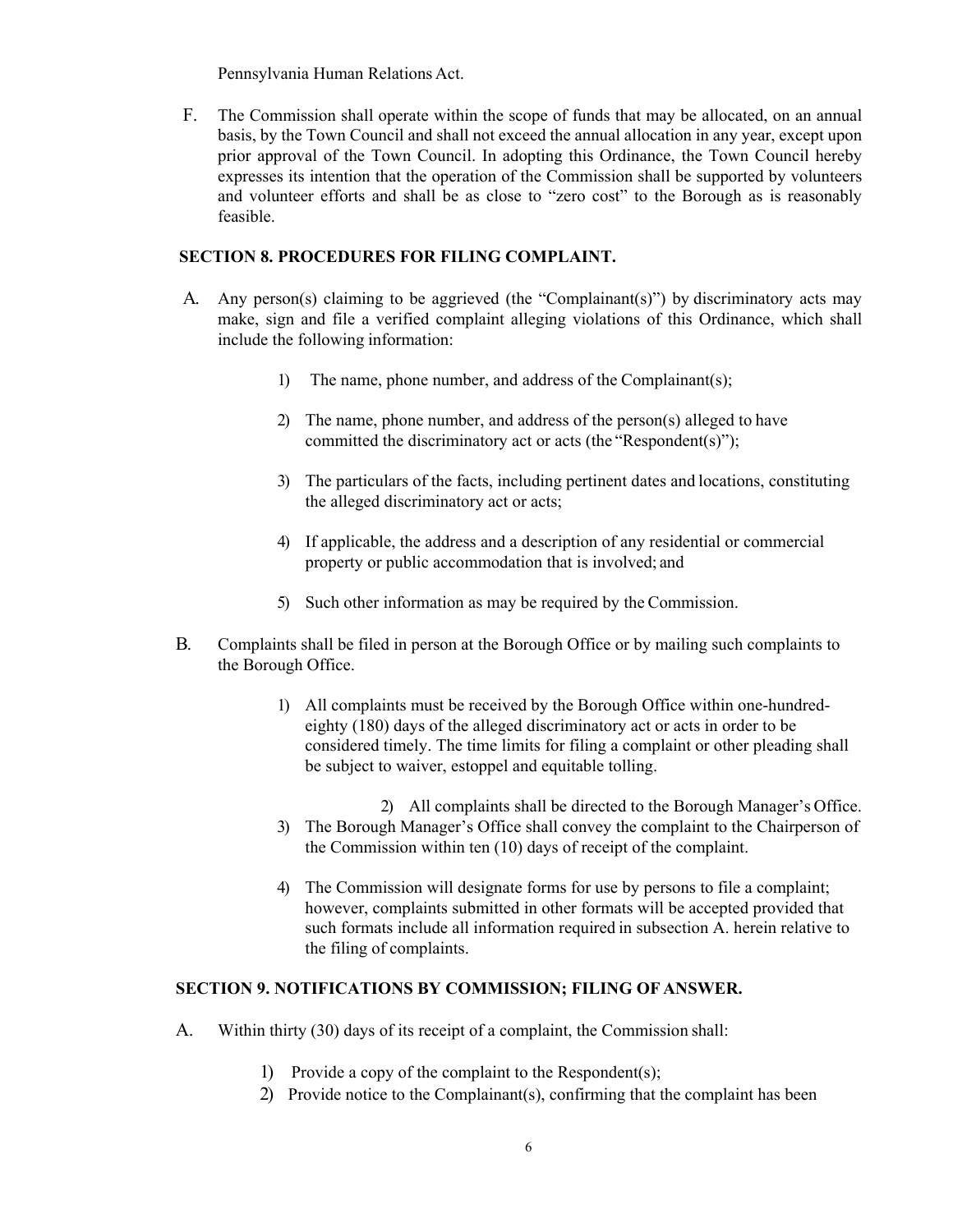received. If the complaint alleges discrimination on a basis prescribed under federal or state law, the notice sent to the Complainant shall also provide information of a possible right to file with the Pennsylvania Human Relations Commission and/or with the federal Equal Employment Opportunity Commission; and

3) Provide notice to the Pennsylvania Human Relations Commission of the filing of any complaint that may be deemed to be within the jurisdiction of the Pennsylvania Human Relations Commission.

- B. Within thirty (30) days of receipt of the complaint, the Respondent(s) shall file a written verified answer. An answer to a complaint may be filed in the same manner as an original complaint. If the answer is filed with the Borough Office, it shall be conveyed by the Borough Manager to the Chairperson of the Commission within ten (10) days of filing.
- C. Within ten (10) days of receipt of the answer, the Commission shall provide a copy of the answer to the Complainant(s).
- D. Within thirty (30) days of the filing of the answer, the Commission shall provide notice to both the Complainant(s) and the Respondent(s) of the option to elect to proceed to voluntary mediation in order to attempt to resolve the matters giving rise to the complaint. The Commission shall assist in facilitating said mediation.

#### **SECTION 10. MEDIATION.**

- A. Within forty-five (45) days of receipt of an answer to a complaint or, where no answer is filed, within sixty (60) days of service of the complaint upon the Respondent(s), the Commission shall proceed in accordance with the following options, in the event that both parties have consented to mediation under section 9.D.
- B. The Commission shall refer the matter to a recognized alternative dispute- resolution service, organization or any other professional mediation service provider. Any costs or expenses that may be associated with the mediation shall be the responsibility of the parties.
- C. The parties shall jointly select the mediator; however, the Commission shall retain the authority to act as the mediator if the parties have agreed to mediation but cannot jointly agree on a mediator. A minimum of three (3) Commission members must be present in order to conduct a mediation session.
- D. Mediation sessions, whether conducted by a third-party mediator or by the Commission, shall be confidential and are not subject to public participation under the Sunshine Act (65 Pa. C.S. § 701 et seq.). Neither the mediation sessions nor the results thereof shall be subject to public access under the Right-to-Know Law (65 P.S. § 67.101 et seq.) or any other applicable law or regulation except upon written consent of all of the parties to the mediation.
- E. The mediator shall notify the Commission whether the mediation was successful in resolving the complaint.
- F. If mediation has resulted in an amicable resolution of the complaint and the complaint is resolved, the Commission shall notify the parties that the complaint has been dismissed and shall record the result of the mediation in a notice of dismissal.
- G. If mediation has not resulted in an amicable resolution of the complaint, and if the complaint alleges a violation of this Ordinance which is also prescribed under the Act, the Commission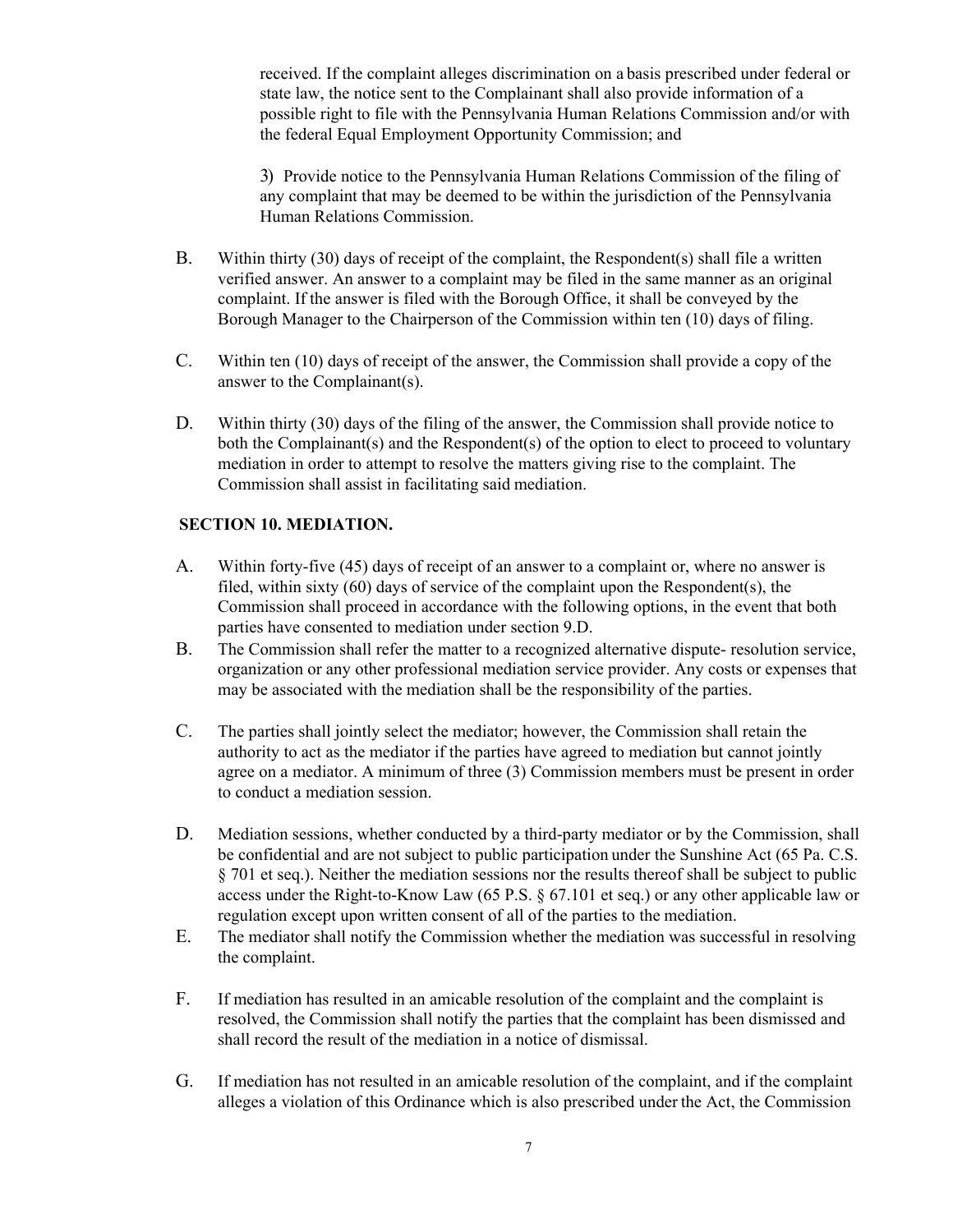shall notify the parties that the complaint has been dismissed and, at the election of the Complainant, may refer the complaint to the Pennsylvania Human Relations Commission for further proceedings, if allowed and authorized to do so pursuant to the Act.

- H. If the complaint has not been resolved through mediation, and the allegation is not within the jurisdiction of the PA Human Relations Commission, the Complainant( $s$ ) may elect to proceed to the Court of Common Pleas of Franklin County, Pennsylvania.
- I. In the event the complaint proceeds to either the Pennsylvania Human Relations Commission or to the Court of Common Pleas of Franklin County, the Commission shall dismiss the complaint and notify the parties that the Commission no longer has jurisdiction over the matter. The notification shall reference the filing requirements and deadlines set forth in section 962 of the Act (43 P.S. § 962), and any amendments thereto.

### **SECTION 11. PRIVATE RIGHT OF ACTION AND NO LIMITATION OF REMEDIES.**

Nothing contained in this Ordinance shall be deemed to limit the right of any Complainant(s) from pursuing any applicable civil, state, or federal remedy following exhaustion of the administrative mediation remedy under this Ordinance.

### **SECTION 12. EFFECT ON OTHER FILINGS.**

This Ordinance shall have no jurisdiction over matters that are the subject of pending or prior filings made by Complainant(s) before any state or federal court or agency of competent jurisdiction.

### **SECTION 13. VIOLATIONS AND PENALTIES.**

Any person who shall violate any provision of this Ordinance may be subject to any of the penalties enumerated in the Pennsylvania Human Relations Act imposed by the Pennsylvania Human Relations Commission, the Court of Common Pleas of Franklin County or by any other court having competent jurisdiction over the matter. Because mediation is the sole administrative process provided for herein, the Chambersburg Borough Human Relations Commission shall not have jurisdiction to enter any penalty or enforce the same against a person for a violation of this Ordinance.

#### **SECTION 14. SEVERABILITY.**

The provisions of this Ordinance or Chapter are severable, and if any section, clause, part or provision hereof shall be held to be illegal, invalid or unconstitutional by any court of competent jurisdiction, such decision of that court shall not affect or impair the remaining sections, sentences, clauses, parts or provisions of this ordinance. It is hereby declared to be the intent of the Town Council of the Borough of Chambersburg that this Ordinance would have been enacted if such illegal, invalid or unconstitutional section, sentence, clause, part or provision had not been included in this Ordinance or Chapter.

**SECTION 15. REPEALER.** All other ordinances or chapters of ordinances inconsistent herewith are hereby repealed insofar as the same affect this Ordinance.

**SECTION 16. EFFECTIVE DATE.** This Ordinance shall take effect upon enactment. THIS ORDINANCE DULY ENACTED AND ORDAINED according to law on this day of  $\qquad \qquad$ , 2021, at a duly advertised special meeting of the Town Council of the Borough of Chambersburg, Franklin County, Pennsylvania.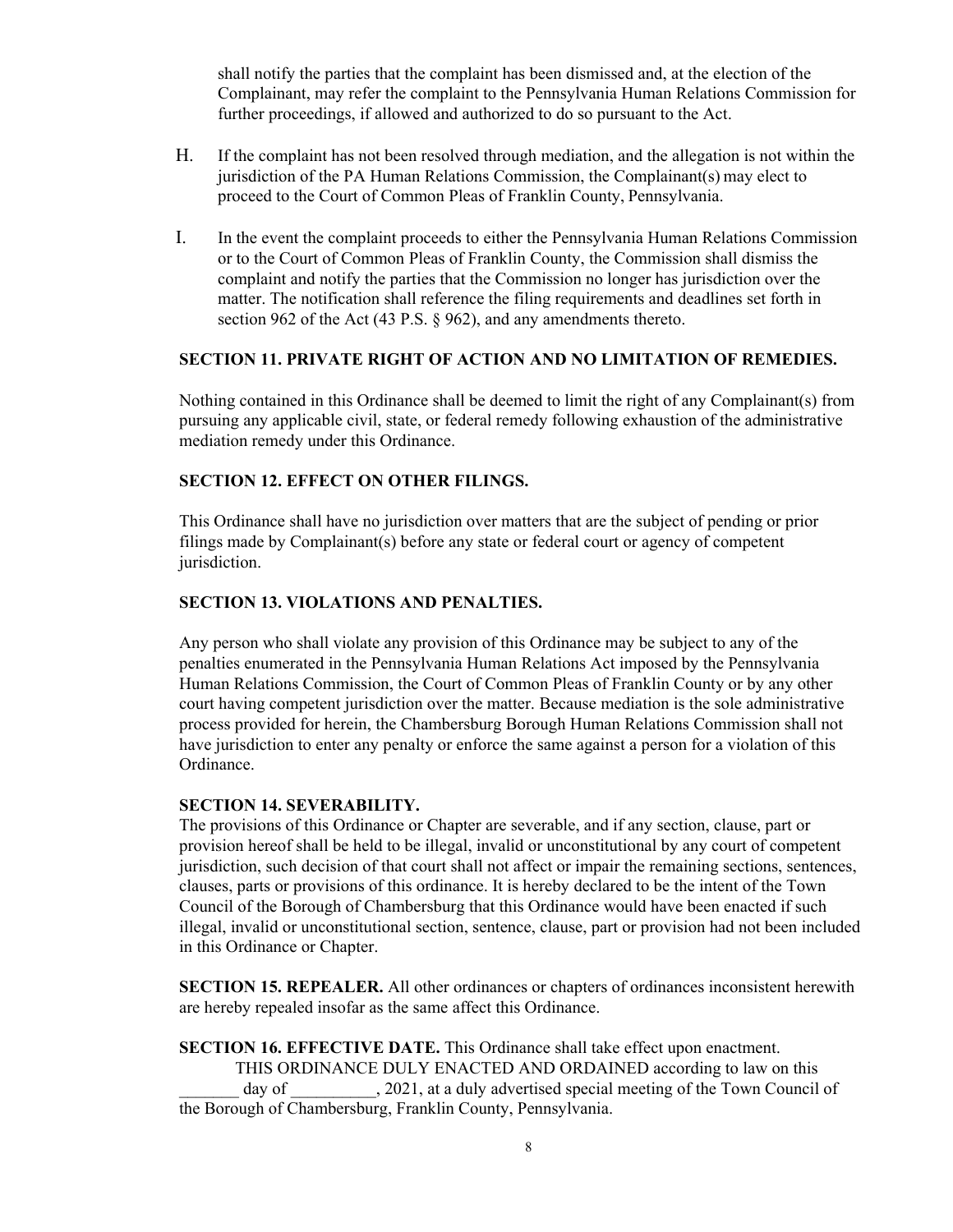EXPLORATORY COMMITTEE FREQUENTYLY ASKED QUESTIONS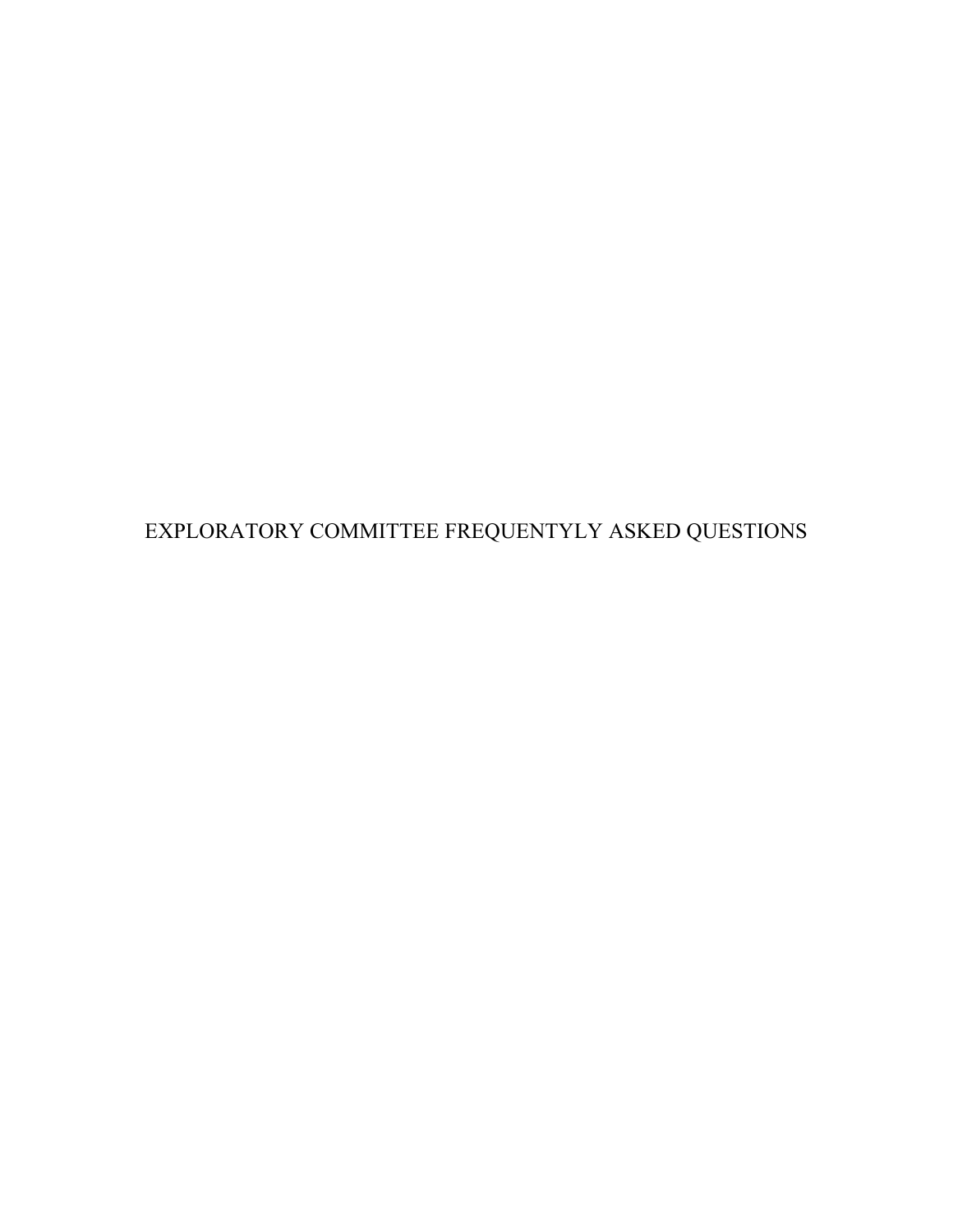#### MEMORANDUM

### TO: Mayor and Council Members FROM: Exploratory Committee SUBJECT: FAQS Regarding Chambersburg Borough's Proposed Non-Discrimination Ordinance DATE: August 27, 2021

1. Why did Town Council decide to consider adopting a non-discrimination ordinance and forming a local human relations commission?

The question of a local non-discrimination ordinance was brought up in November of 2017. In January of 2018, a resolution was passed by an 8-2 vote of Council to support the passage of Senate Bill 613, which sought to amend the PA Human Relations Act to expand legal protections to all. In March 2021, Borough Council unanimously passed a non-discrimination policy for borough employees, contractors, elected officials, and volunteers. Discussion of a possible nondiscrimination ordinance was then placed on the Town Council's agenda by Council President Alice Elia, upon request by a borough resident.

2. How was the Exploratory Committee formed? When and where did it meet?

Three Town Council members were selected for the Committee by a process of nomination and vote of Council. The committee's charge was to research, gather information, and make a recommendation to Council regarding the potential creation of a local Human Relations Commission and Non-discrimination Ordinance. It met six times over the summer of 2021. Its meetings were public, allowing public viewing by Zoom, or by watching a recording of each meeting. Members of the public were able to contribute questions, suggestions, etc., via a dedicated email address: exploratorycommittee@chambersburgpa.gov.

3. Where does a municipality get the authority to create a local human relations ordinance and/or commission?

The authority originates from the Pennsylvania Human Relations Act, which expressly authorizes local municipalities to create human relations ordinances and commissions.

The Pennsylvania Human Relation Act states that a "legislative body of a political subdivision may, by ordinance or resolution, authorize the establishment or membership in and support of a Local Human Relations Commission."

4. The Pennsylvania Human Relations Act protects all people from discrimination as a result of race, color, religious creed, ancestry, age, sex, national origin, handicap or disability, and use or training of a guide or service dog, but does it also protect citizens from discrimination on the basis of LGBTQ+ identity?

Not explicitly. As stated in the report presented to Council by the Exploratory Committee, "In August 2018, the PHRC issued guidance, saying it would interpret sex discrimination to include, another other things, sexual orientation and gender identity. However, these guidelines do not have the effect of statutes or regulations."